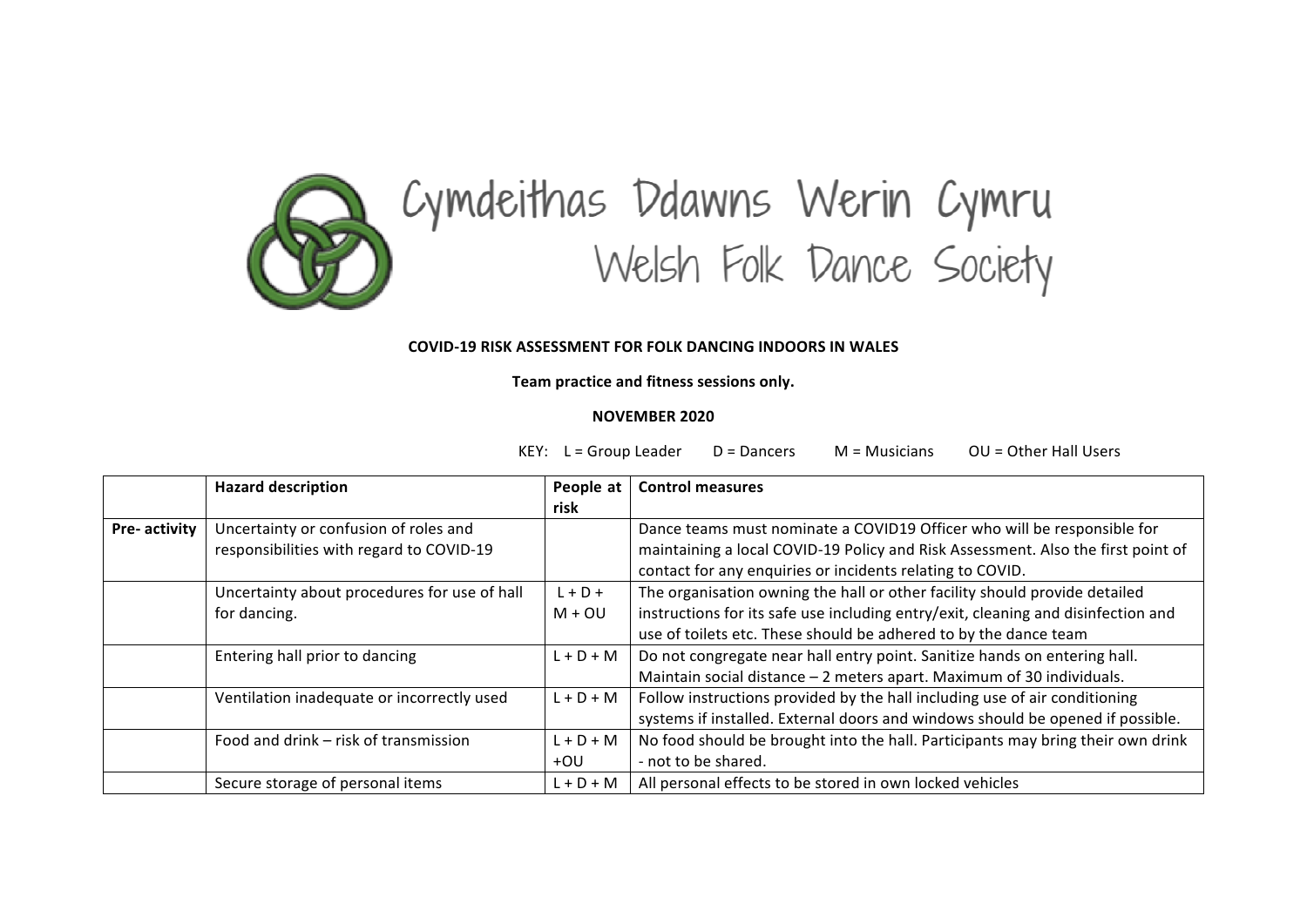|                           | Participants' state of health                                                    | $L + D + M$ | Team Leader to verbally check participants have no covid 19 symptoms, as<br>described by Welsh Government on arrival. Any individual with symptoms<br>should be politely asked to return home, self isolate and request a COVID-19<br>antigen test.                                           |
|---------------------------|----------------------------------------------------------------------------------|-------------|-----------------------------------------------------------------------------------------------------------------------------------------------------------------------------------------------------------------------------------------------------------------------------------------------|
|                           | Handling of cash and paper - risk of<br>transmission                             | $L + D + M$ | An online registration and payment system should be put in place.                                                                                                                                                                                                                             |
|                           | Insufficient information about participants for<br>Test, Trace, Protect purposes | $L + D + M$ | A register of participants at each meeting must be kept with minimum<br>information of name and contact phone number.                                                                                                                                                                         |
| <b>Musicians</b>          | Instruments and music - risk of transmission                                     | $M + D$     | Musicians must bring their own instruments and music - no sharing.                                                                                                                                                                                                                            |
|                           | Risk of droplets/aerosols when playing                                           | $M + D$     | For most instruments social distancing at 2 meters apart is adequate, but wind<br>instruments are not permitted indoors at present.                                                                                                                                                           |
|                           |                                                                                  |             |                                                                                                                                                                                                                                                                                               |
| <b>During</b><br>activity | Lack of organisation setting up for dancing                                      | D           | Dance leader to call out the name of the dance and named participants to fill<br>each set. Dancers move to required positions.                                                                                                                                                                |
|                           | Welsh Folk Dances usually involve dancers<br>being less than 2 meters apart.     | D           | Revised versions of all dances to be practised should be prepared which ensure<br>that 2 meter social distancing is maintained throughout the dance. Choose<br>dances appropriate to the group danced at a tempo so as to avoid significant<br>shortness of breath and discomfort to dancers. |
|                           | Excessive number of dancers for space<br>available.                              | D           | The number of sets will depend on the size of the hall - avoid any crowding of<br>dancers (4 meters between sets). Wearing masks is advised even if social<br>distancing of 2 meters or more can be reliably maintained.                                                                      |
|                           | Dancers in close proximity to non dancers                                        | D           | Either - clearly delineate the dance space and stick to that so that the nearest a<br>dancer can come to a non dancer is 2 m<br>Or - dancers and non-dancers to wear a mask during all activity                                                                                               |
|                           | Tripping, collisions or other mishaps when<br>dancing                            | D           | Dancers to wear appropriate casual clothes and suitable footwear. Leaders to<br>talk through unfamiliar dances and try not to have less experienced dancers<br>together.                                                                                                                      |
|                           | Non-dancers socialising                                                          | D           | All non participants must be 2m apart at all times                                                                                                                                                                                                                                            |
| Post activity             | Risk of contamination of hall                                                    | $L + D + M$ | All contact points - chairs, handles, switches etc to be disinfected as per the hall                                                                                                                                                                                                          |